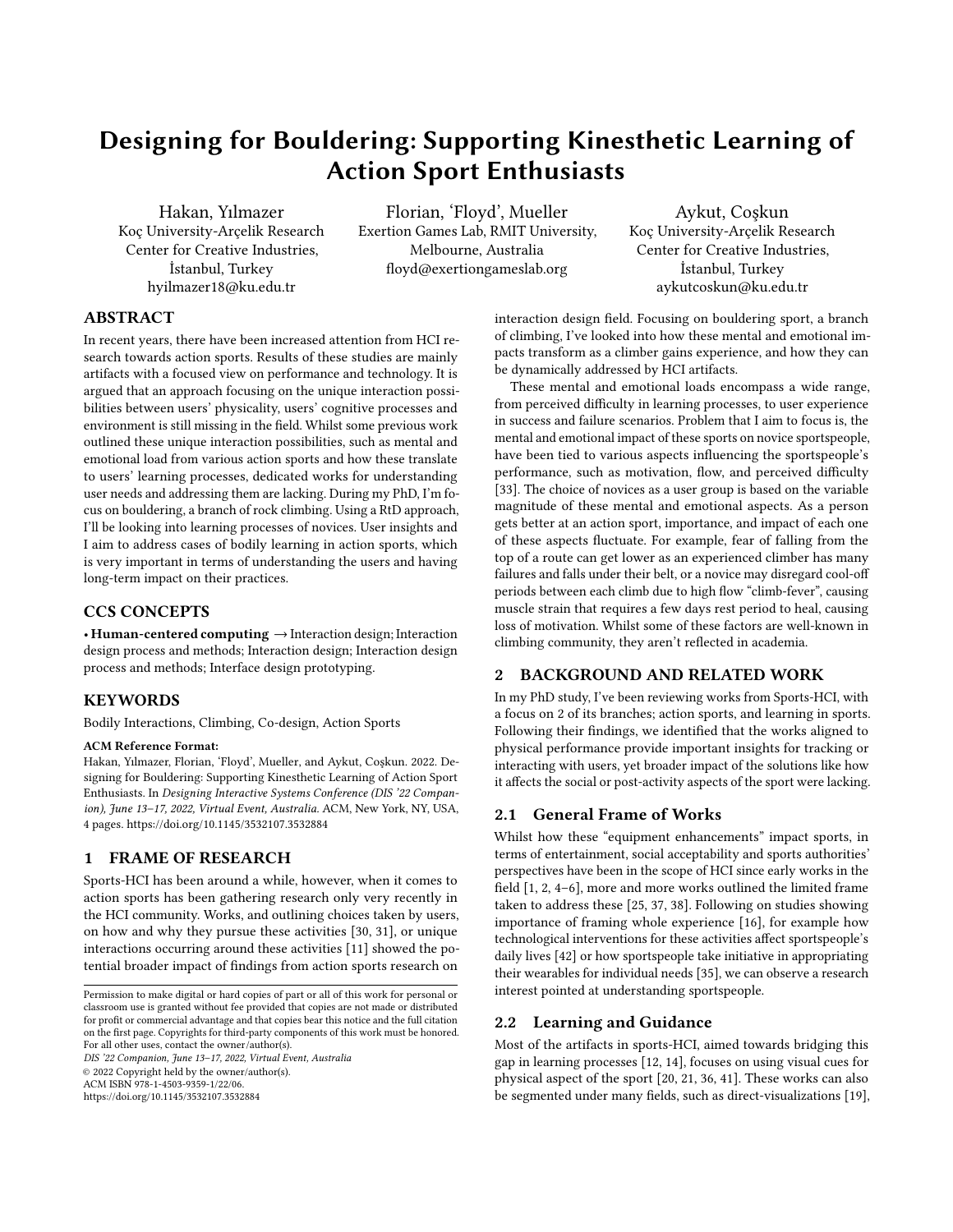post-action analysis systems [22] or in-situ guidance [17]. This is more of a blanket approach coming from interaction design literature, which is critiqued in other fields too [7], focusing on the advantages of graphical user interfaces in environmental settings. As a counter-point, internal influencers present a wider field of research to the intrinsic nature of them. In terms of learning processes of the action sports, the physical and mental strain can have detrimental effects on learning both during and after sport. Especially in the high-risk level sports, such as mountain climbing, weight of decisions with high-risk situations, can further increase this mental strain [8, 9]. To address this internal and more personal part of learning, there are many studies that illustrate the advantages and importance of other feedback modalities such as sound and touch [15, 27, 28, 34].

#### 2.3 Climbing and Bouldering

Being an extremely physical and mental sport [23, 26, 29], each unique climb or each re-try on a route helps boulderers get more knowledge about themselves and environment. Looking at this process as a bodily learning, we can identify external and internal factors. For the external part, one of the important points in learning is the source of knowledge. This can be an individual tutoring the user from their personal experience, or a written source of knowledge. Whilst the range of these written knowledge sources is astonishing, they are critiqued by research to be lacking, as they couldn't encompass the full width of the personal and embodied learning experience in action sports [3].

Specific to climbing case, this approach mainly manifests as smart walls or projection systems. For the smart walls, examples include Digiwall [24], which enhance climbing holds on the walls to be both input and output systems. Using these holds, they explore the gamified aspects of climbing, from both motivation and performance aspects. Another branch in focusing on the interaction with the wall environment are the works that use projected systems. Examples of these, such as BouldAR [10], Betacube [41] and ClimbVis [21], use various tracking systems to get create visual representations on the walls. These visualizations range from projected climbs of previous climbers, preset climb animations of planned climb moves to games constructed on climbing wall.

Apart from the wall environment, researchers also focused on equipment used in climbing sport for analyzing climbers and giving feedback. These include embedded IMU sensors to the climbing harnesses Tonoli et al. [39] or in equipment used for safety Ivanova, et al. [18]. An extension to these is external devices specifically designed to track climbers. One of the early examples of such systems is ClimBSN [32], using a single IMU sensor to measure body movements of climbers and detect the performance of climbers. Similarly, ClimbAX [22], system was able to assess a climber's performance under 4 metrics: power, control, stability, and speed. Subsequently, Kosmalla et al. [20] designed and implemented ClimbSense, using the same wristworn logic of previous work, but focusing on climbs and routes. Their system also allowed climbers to compare their performance between other climbers and their previous climbs. ClimbingAssist [13] took this one step forward by using tactile feedback mechanisms on climber's shoes for providing feedback on

climber's performance. Another unique work using wearable systems is the work of Mencarini et al. [26] focusing on communication between climbing partners. They explored importance of support and partnership in climbing and used co-design approach to gather insights from climbers and finding unique design opportunities is exemplar in terms of interaction design perspective.

### 2.4 Research Questions

In this Ph.D. study, my aim will be aiding learning processes in bouldering through designing and studying interactive artifacts. Following my main question; How can we design for supporting kinesthetic learning of novice boulderers through interaction design? I'll explore the embodied learning experience of climbers, to pinpoint hardships and opportunities for interaction design to create solutions for them. My sub questions in this study will be:

- What would the expectations of novice climbers be from technologies that support their learning needs?
- What are the design opportunities in bouldering sport for supporting climbers learning needs, from the scope of interaction design?
- How can we design support systems that focus on mental hardships arising from failure during learning in bouldering?
- How do our design concept(s) influence users' learning experience during mentally challenging scenarios?

## 3 RESEARCH GOALS AND PROPOSED **METHODS**

In the literature, there are many alternative solutions; using a variety of approaches to identify gaps and supporting experiences of action sports practitioners. These works set the base for expanding the design space by providing important user insights and considerations for future researchers. However, the technocentric and performance-based approach adopted by them is lacking to fully grasp sports people's needs. Even in the frame of wearable devices, investigation of preferences for real-time feedback of sportspeople, in terms of modality, usability and placement, comes secondary to addressing the quantitative metrics. It has been aptly expressed as the artifacts in HCI research has been investigated with premeditated intent to use [26].

Thus, we need to get a deeper understanding of users and their needs to create artifacts with lasting use and impact in their use. With these motivations that we stated above, my PhD study will explore the expectations of novice climbers from technologies that support their learning needs, and how design can support these needs from an interaction point of view. In my overall study, we'll be relying on participatory and design inquiry methods for our design research process. Following this purpose, I'll have 4 major steps in my PhD journey. Firstly, collection of user insights is my starting point to fulfill the gap on understanding sportspeople's needs. I've conducted co-design workshops with climbers and designers, using perspective taking and ideation. These workshops were aimed to get deep insights from novice climbers [40]. Putting designers in users' shoes and allowing them to experience users' sensations first-hand, was aimed to achieve empathic design, which emerges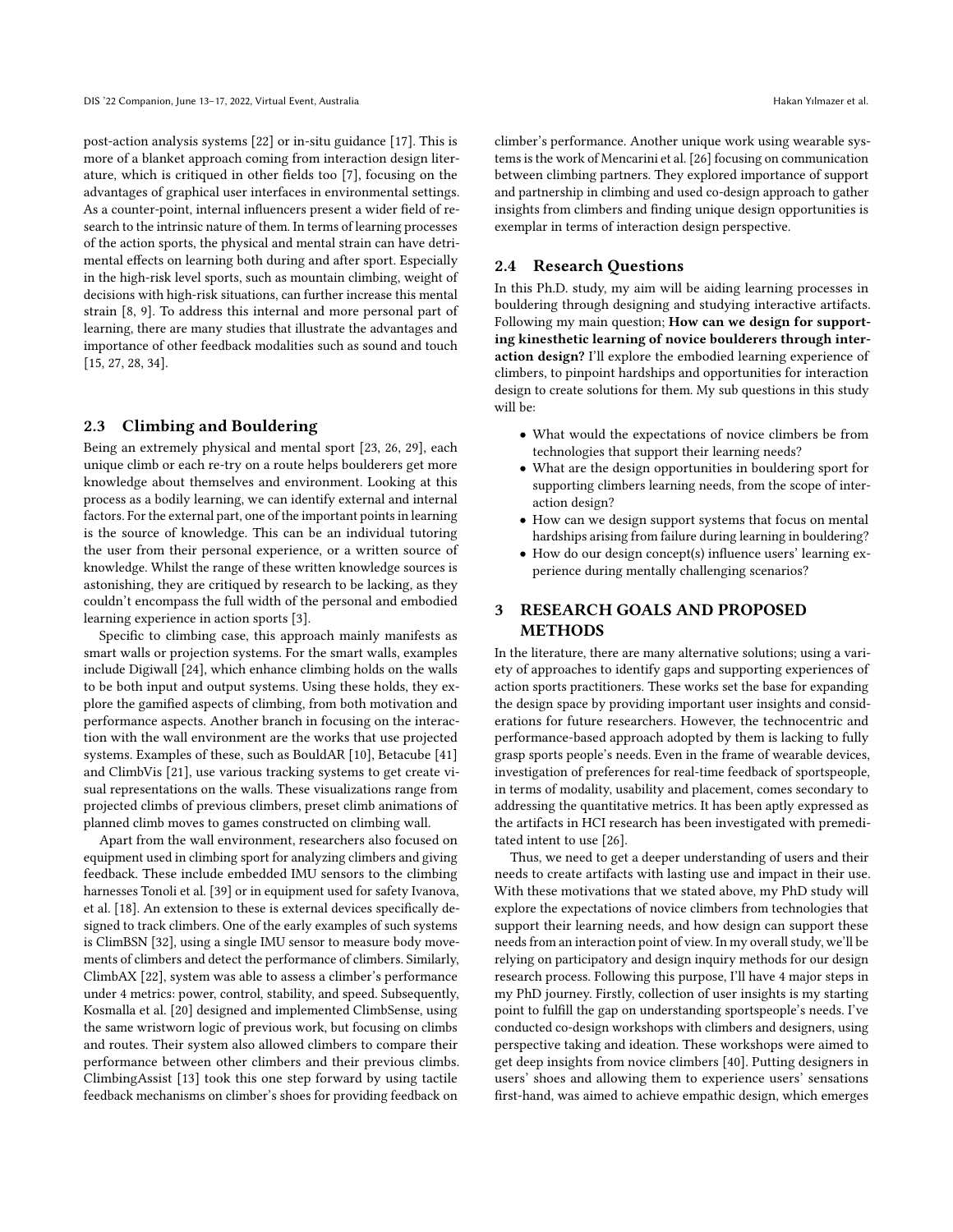Designing for Bouldering: Supporting Kinesthetic Learning of Action Sport Enthusiasts DIS '22 Companion, June 13–17, 2022, Virtual Event, Australia

when designers are able to grasp what is involved in the felt experience of user's lives and what is like to be in a situation from their perspective [1]. Our supportive methods like interviews, focus groups with novice climbers and designers aim at further defining the design space around the learning experiences in climbing and embodied learning.

In the  $2<sup>nd</sup>$  and  $3<sup>rd</sup>$  part I'll conduct design workshops and user experience studies based on my prototypes, aligned with the design inquiry approach. I'll be following up my controlled user studies within the wild studies of my concept to understand how well it can get integrated into the existing practices of climbers. Finally, I will explore how the knowledge collected from our workshops and design processes can support HCI practitioners and researchers when designing to support learning experiences in climbing sports, thus making the final step of my PhD journey.

## 4 RESEARCH SITUATION

I'm currently a 3rd year PhD candidate from Koç University, Turkey. Using my previous knowledge from Product Design, I've been working in this topic, designing for bouldering, for a year. Due to my product design background, I've been focusing on the user and design aspects of my field. Using design methodologies, such as co-design and journey maps, I've been making workshops and gathering insights on how we can address the needs of boulderers. My qualification exam was also focused on the insights I've gathered and design research directions I've identified to focus my future research. Currently, I'm in the progress of designing my initial research artefact, based on the insights I've gathered from my previous studies. Using that artefact as a base, I'll be further exploring how HCI research can support action sport enthusiasts, mainly boulderers, in their learning processes. Thus, I hope to get feedback on both my previous findings and my ideation results derived from them. This will help me refine my design artifact and continue up with my user experience studies.

So far, results of my initial user studies have been submitted as a full paper in DRS 2022. Findings outlined in that paper, on bodily awareness of climbers, community aspect of the sport and how failure impacts sportspeople, are being refined with supplementary workshops and have become the grounds of the design ideas I'm generating.

#### 5 EXPECTED OUTCOMES

Expected outcomes of my Ph.D. process will be an accumulation of all the findings, to create a set of guidelines for helping HCI researchers for gathering insights and evaluating design research artifacts that support learning processes of sportspeople. They'll be formalized to be adjustable and applicable to other action sports for future implications. We are aiming to put these outcomes in 3 categories;

- A design framework, consisting of user insights and design opportunities, defining the design space for sports-HCI researchers working in learning processes in action sports.
- A design artifact for supporting novice climbers mentally and emotionally during their learning processes.
- Design considerations for designing support systems for learning in sports.

#### **REFERENCES**

- [1] Ahtinen, A., Isomursu, M., Huhtala, Y., Kaasinen, J., Salminen, J., & Häkkilä, J. (2008). Tracking outdoor sports - User experience perspective. Lecture Notes in Computer Science (Including Subseries Lecture Notes in Artificial Intelligence and Lecture Notes in Bioinformatics), 5355 LNCS, 192–209. https://doi.org/10. 1007/978-3-540-89617-3\_13
- [2] Ando, R., Uebayashi, I., Sato, H., Ohbayashi, H., Katagiri, S., Hayakawa, S., & Minamizawa, K. (2021). Research on the transcendence of bodily differences, using sport and human augmentation medium. Augmented Humans Conference 2021, 31–39. https://doi.org/10.1145/3458709.3458981
- [3] Boyce, J. R., & Bischak, D. P. (2010). Learning by Doing, Knowledge Spillovers, and Technological and Organizational Change in HighAltitude Mountaineering. Journal of Sports Economics, 11(5), 496–532. https://doi.org/10.1177/ 1527002509355639
- [4] Brymer, E. (2010). Risk taking in Extreme Sports: A phenomenological perspective. Annals of Leisure Research, 13(1–2), 218–238. https://doi.org/10.1080/11745398. 2010.9686845
- [5] Byrne, R., & Mueller, F. 'Floyd'. (2014). Designing Digital Climbing Experiences through Understanding Rock Climbing Motivation. In Y. Pisan, N. M. Sgouros, & T. Marsh (Eds.), Entertainment Computing – ICEC 2014 (pp. 92–99). Springer Berlin Heidelberg.
- [6] Chi, E. H., Borriello, G., Hunt, G., & Davies, N. (2005). Guest Editors' Introduction: Pervasive Computing in Sports Technologies. IEEE Pervasive Computing, 4(3), 22–25. https://doi.org/10.1109/MPRV.2005.58
- [7] Collins, L., & Brymer, E. (2020). Understanding nature sports: a participant centred perspective and its implications for the design and facilitating of learning and performance. Annals of Leisure Research, 23(1), 110–125. https://doi.org/10.1080/ 11745398.2018.1525302
- [8] Crust, L. (2007). Mental toughness in sport: A review. International Journal of Sport and Exercise Psychology, 5(3), 270–290. https://doi.org/10.1080/1612197X. 2007.9671836
- [9] Crust, L., Swann, C., & Allen-Collinson, J. (2016). The Thin Line: A Phenomenological Study of Mental Toughness and Decision Making in Elite High-Altitude Mountaineers. Journal of Sport and Exercise Psychology, 38(6), 598–611. https: //doi.org/10.1123/jsep.2016-0109
- [10] Daiber, F., Kosmalla, F., & Krüger, A. (2013). BouldAR. CHI '13 Extended Abstracts on Human Factors in Computing Systems on – CHI EA '13, 2013-April, 949. https://doi.org/10.1145/2468356.2468526
- [11] Dumont, G. (2015). Professional climber: Creative work in sport. Claude Bernard University.
- [12] Ellmer, E., Rynne, S., & Enright, E. (2020). ALearning in action sports: A scoping review. European Physical Education Review, 26(1), 263–283. https://doi.org/10. 1177/1356336X19851535
- [13] Feeken, C., Wasmann, M., Heuten, W., Ennenga, D., Müller, H., & Boll, S. (2016). ClimbingAssist: Direct Vibro-Tactile Feedback on Climbing Technique. Proceedings of the 2016 ACM International Joint Conference on Pervasive and Ubiquitous Computing: Adjunct, 57-60. https://doi.org/10.1145/2968219.2971417
- [14] Fogtmann, M. H., Grønbæk, K., & Ludvigsen, M. K. (2011). Interaction technology for collective and psychomotor training in sports. Proceedings of the 8th International Conference on Advances in Computer Entertainment Technology - ACE '11, 1. https://doi.org/10.1145/2071423.2071440
- [15] Havlucu, H., Bostan, I., Coskun, A., & Özcan, Ö. (2017). Understanding the Lonesome Tennis Players: Insights for Future Wearables. In Extended Abstracts on Human Factors in Computing Systems - CHI EA'17 (pp. 1678–1685). ACM. https://doi.org/10.1145/3027063.3053102
- [16] Hoök, K., Dalsgaard, P., Reeves, S., Bardzell, J., Lowgren, J., Stolterman, E., & Rogers, Y. (2015). Knowledge Production in Interaction Design. Proceedings of the 33rd Annual ACM Conference Extended Abstracts on Human Factors in Computing Systems - CHI EA '15, 2429–2432. https://doi.org/10.1145/2702613. 2702653
- [17] Hülsmann, F., Göpfert, J. P., Hammer, B., Kopp, S., & Botsch, M. (2018). Classification of motor errors to provide real-time feedback for sports coaching in virtual reality  $-$  A case study in squats and Tai Chi pushes. Computers & Graphics, 76, 47–59. https://doi.org/10.1016/j.cag.2018.08.003
- [18] Ivanova, I., Andric, M., Janes, A., Ricci, F., & Zini, F. (2020). Climbing activity recognition and measurement with sensor data analysis. ICMI 2020 Companion - Companion Publication of the 2020 International Conference on Multimodal Interaction, 245–249. https://doi.org/10.1145/3395035.3425303
- [19] Kajastila, R., Holsti, L., & Hämäläinen, P. (2016). The Augmented Climbing Wall: High-Exertion Proximity Interaction on a Wall-Sized Interactive Surface. Proceedings of the 2016 CHI Conference on Human Factors in Computing Systems, 758–769. https://doi.org/10.1145/2858036.2858450
- [20] Kosmalla, F., Daiber, F., & Krüger, A. (2015). Climbsense Automatic climbing route recognition using wrist-worn inertia measurement units. Conference on Human Factors in Computing Systems - Proceedings, 2015-April, 2033–2042. https://doi.org/10.1145/2702123.2702311